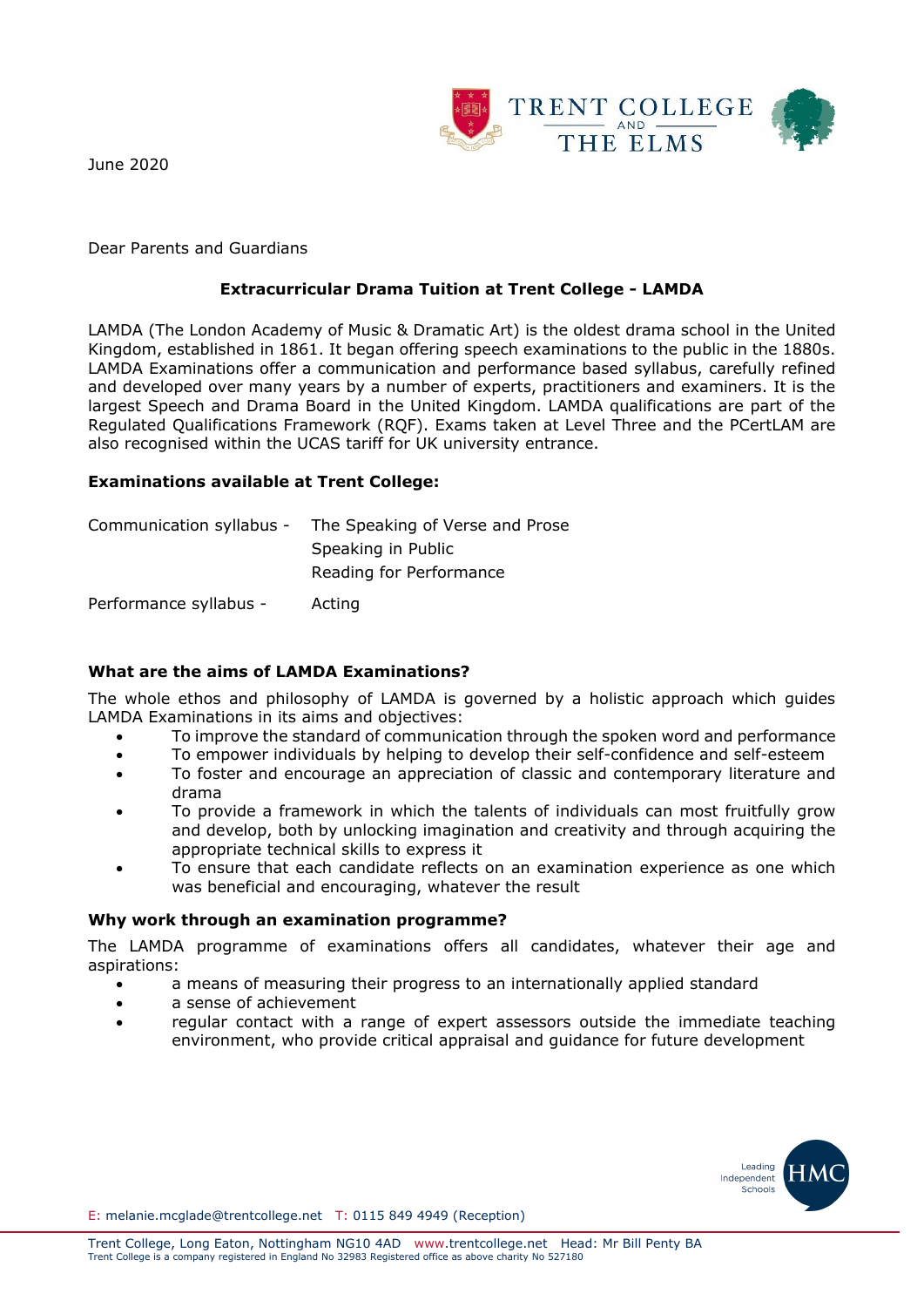The purpose of the examination structure is not to burden students already weighed down by demands of national examination programmes, nor to encourage a sense of competition with their peers. It is a way in which individuals can monitor their progress - often from an early age - in an area they enjoy and in which they feel motivated to move forward. In addition to providing a record of personal achievement, it can be a useful indication to prospective employers that an interest and determination to develop a high level of communication skills has been pursued and achieved.

### **Does provision exist for those with special needs?**

Many teachers find that a number of children, for whom conventional learning situations present challenges and special problems, are able to find a means of expression and self-confidence in this type of work. Candidates with dyslexia for instance, find that special consideration is given on the sight-reading requirements. Whilst all candidates are judged to one standard, individuals with a whole range of disabilities are entered for examinations, often in order to develop selfconfidence.

## **Trent College and LAMDA Examinations**

The LAMDA Examination syllabus is available as an extracurricular activity for all students at Trent College. In Years 7 to 9 LAMDA times are on a rota within the school timetable. In Year 10 and 11 at lunchtimes or after school. Sixth Form lessons are taken within a free period. All lessons are given weekly and will be for 25 minutes. Examinations take place twice a year in school; students can also be entered at the Nottingham centre, should this be required.

The annual fee for LAMDA lessons is approximately £535 per annum (that is 30 lessons per year), charged each term in arrears. Lessons will be charged for unless the School or the LAMDA teacher has cancelled; missed lessons for any other reason will still be charged for.

One full term's notice or one term's fees in lieu is required. Notice must be given in writing to the LAMDA Coordinator.

Yours faithfully

*Melanie McGlade* 

Melanie McGlade LAMDA Co-ordinator